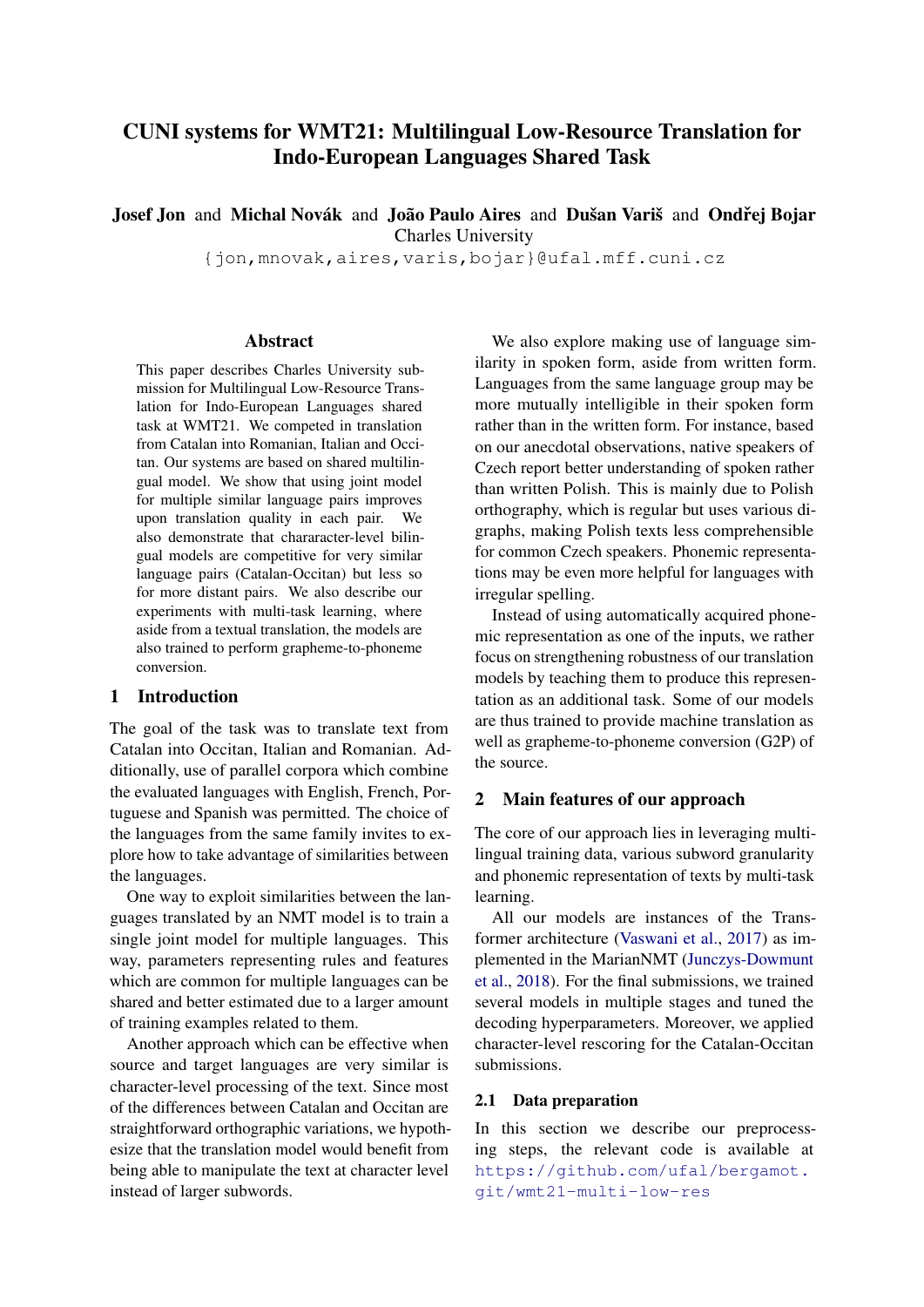Mulilinguality. It has been shown (e.g. by [Zhang et al.](#page-7-2) [\(2020\)](#page-7-2); [Fan et al.](#page-6-0) [\(2020\)](#page-6-0); [Firat et al.](#page-6-1) [\(2016\)](#page-6-1); [Tan et al.](#page-7-3) [\(2019\)](#page-7-3); [Arivazhagan et al.](#page-6-2) [\(2019\)](#page-6-2); [Lakew et al.](#page-7-4) [\(2018\)](#page-7-4)) that combining multiple translation directions into one model may be beneficial for the translation quality (especially for related languages) in the low-resource scenarios due to knowledge transfer between the translation directions, as it allows the model to get better estimates of the parameters that represent principles which are shared between the languages.

For our multilingual systems, we use the vanilla Transformer (single encoder, single decoder), concatenate the training data and insert a special token at the start of each source sentence to mark the desired target language, e.g. for translation from Catalan into Occitan: <oc> Tres dels seus costats tenen porxada.

Subwords granularity and character-level translation. It has been shown [\(Sennrich and](#page-7-5) [Zhang,](#page-7-5) [2019\)](#page-7-5) that granularity of subword segmentation and thus the resulting vocabulary size has a large effect on translation quality in low-resource scenarios. For mid- and high-resource language pairs, vocabulary size of around 32k subwords is the usual choice. However, for smaller corpora, this size causes sparsity problems, since the vocabulary contains many subwords that were seen too few times to estimate sufficiently good embeddings for them. The solution is to split the words into smaller subwords or even into single characters. Moreover, we suspected that for similar languages, like Catalan and Occitan, small subword or character level translation may be beneficial because large part of the differences between the translations are merely orthographic variations and the ability to work on character level will allow the model to learn to perform these variations more easily.

Grapheme-to-phoneme conversion as an extra task. We hypothesize that teaching the model both to translate and to perform G2P may increase the model's robustness and consequently its performance. Multi-task learning [\(Caruana,](#page-6-3) [1997\)](#page-6-3) has been successfully shown in NMT to either incorporate linguistic knowledge [\(Luong et al.,](#page-7-6) [2016;](#page-7-6) [Eriguchi et al.,](#page-6-4) [2017;](#page-6-4) [Kiperwasser and Ballesteros,](#page-7-7) [2018\)](#page-7-7) or to exploit monolingual data [\(Wang et al.,](#page-7-8) [2020\)](#page-7-8). Although it has been also used in G2P [\(Prabhu and Kann,](#page-7-9) [2020\)](#page-7-9), the two tasks has not

been to the best of our knowledge modelled jointly so far.

Using a G2P tool, we prepare phonemic representation of the source side of the training data and combine it with the text data in two possible ways.

*Vertical combination* is an analogy of how multiple translation directions are combined. We concatenate the bitext with the data that consist of the same source side and its phonemic representation as the target side. Furthermore, we use a special token at the start of each source sentence to indicate the G2P task, e.g.  $\langle ca \rangle$  for Catalan phonemization.

In *horizontal combination*, we attempt to mimic multi-output learning [\(Xu et al.,](#page-7-10) [2019\)](#page-7-10), i.e. producing outputs for multiple tasks at the same time. We thus enrich each target sentence with the phonemic representation of the source sentence. The two are separated by a special symbol  $\langle$ sep $\rangle$ . To evaluate the MT output, we need to strip off the phonemic part first.

### 2.2 Model training and decoding

Learning stages. Some of the models submitted to the shared task are a result of learning in two consecutive stages, each utilizing a different dataset. In the pre-training stage, we build a general multilingual model, leveraging most of the available data sources. In the fine-tuning stage, we continue training only on selected languages, possibly in conjunction with learning to convert graphemes to phonemes.

Decoding. During the beam search, we normalize the scores of each hypothesis by its length (the score is divided by  $length<sup>n</sup>$ ). We performed grid search over the n coefficient and beams size for our primary submission and we obtained values  $n = 1.0$  and  $b = 8$ . We used these values for all the systems.

Character-level rescoring. For Catalan-Occitan, we found character-level models to be competitive with subword models, but after manual inspection, we see some of the translations produced by these models included superfluous repetitions of groups of characters. For this reason, we decided to use the character-level model only for rescoring hypotheses produced by the subword-level models.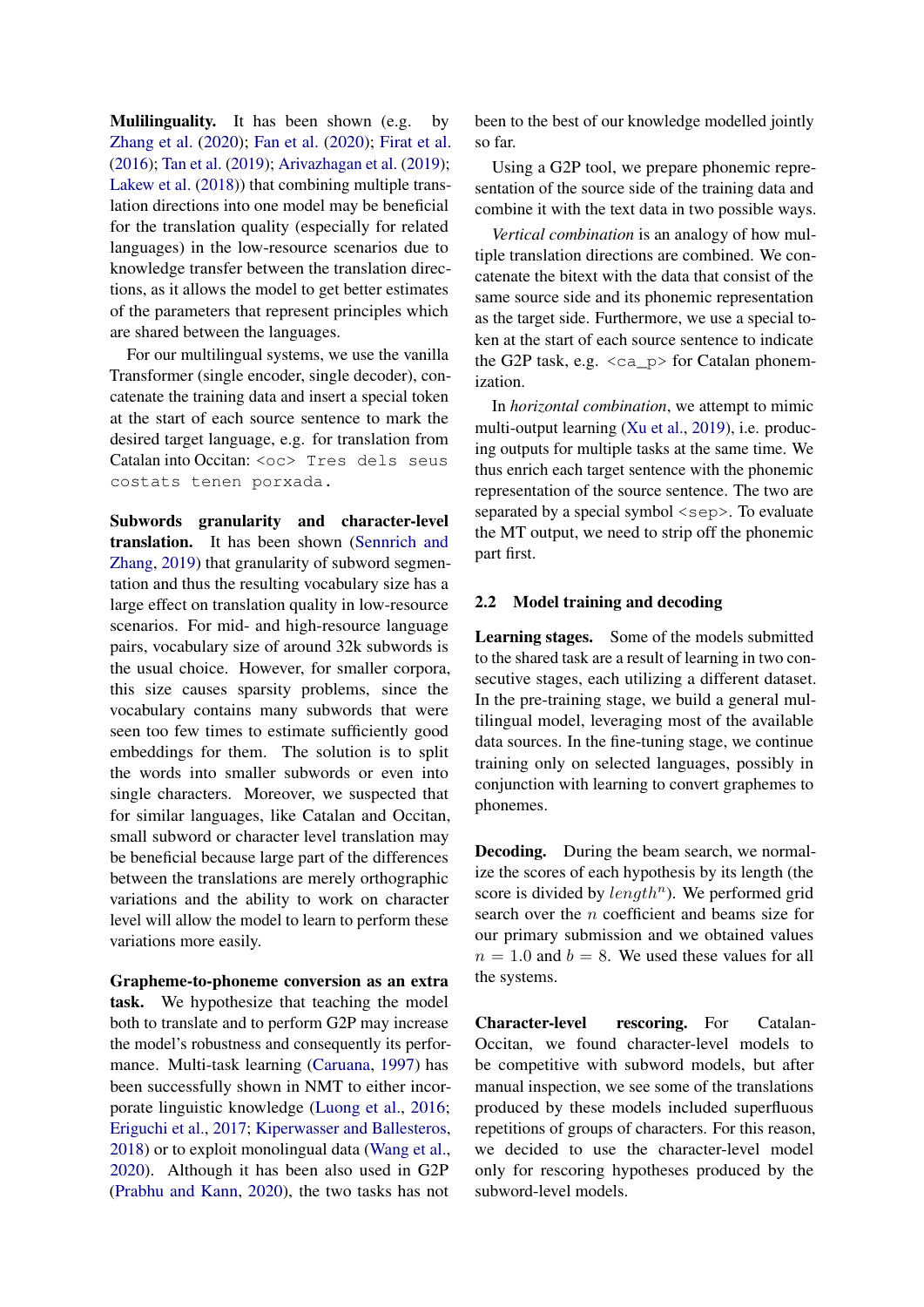<span id="page-2-0"></span>

|    |  |                   | ca en frit oc ro            |  |
|----|--|-------------------|-----------------------------|--|
|    |  |                   | ca - 1305 2501 1756 57 1106 |  |
| en |  | $\sim$ 100 $\sim$ | 6434 37 1445                |  |
| fr |  |                   | 21721 124 4815              |  |

Table 1: Number of lines (in thousands) in corpora for each language pair used in our systems.

## 3 Datasets

Apart from the Catalan, Occitan, Romanian and Italian data, we take advantage of the data in other languages allowed by the Shared Task organizers: Spanish, French and English (we did not use Portuguese corpora). We used datasets specified by the task organizers, namely ParaCrawl, GlobalVoices, EuroParl, JW300, WikiMatrix, MultiCCaligned, Opus100, Books and Bible. Table [1](#page-2-0) shows number of lines for each language pairs used in our experiments.

### 4 Results

In this section, we report BLEU [\(Papineni et al.,](#page-7-11) [2002\)](#page-7-11) and ChrF2 citepopovic-2015-chrf scores on development and test sets provided by the organizers. We did not rerun test set evaluations for all the models, so for a small number of configurations we only show scores on the development sets.

#### 4.1 Tools

We break the input text into subwords using SentencePiece [\(Kudo and Richardson,](#page-7-12) [2018\)](#page-7-12). We use MarianNMT [\(Junczys-Dowmunt et al.,](#page-7-1) [2018\)](#page-7-1) to train the models and the BLEU and ChrF scores are computed using SacreBLEU [\(Post,](#page-7-13) [2018\)](#page-7-13). For experiments involving G2P conversion, we used phonemizer <mark>wrapper script<sup>[1](#page-2-1)</sup> around Espeak-ng</mark> speech synthesizer $2$  to produce phonemic representation of the texts.

### 4.2 Baselines

We used publicly available services and models as external baselines, and traditional bilingual Transformer models trained on provided corpora as our own baselines. We use SentencePiece preprocessing with 8k subword models for our bilingual baselines. We also trained models to translate from

<span id="page-2-2"></span>[espeak-ng](https://github.com/espeak-ng/espeak-ng)

<span id="page-2-4"></span>

| <b>System</b> | <b>BLEU</b> |                |      | ChrF  |       |       |  |  |
|---------------|-------------|----------------|------|-------|-------|-------|--|--|
|               | it          | r0             | 0C   | it    | r0    | 0C    |  |  |
| Opus-MT       | 32.4        | $\overline{a}$ | 16.7 | 0.608 |       | 0.545 |  |  |
| Google        | 32.3        | 28.7           | ä,   | 0.609 | 0.554 |       |  |  |
| Apertium      | 32.1        | 14.9           | 67.0 | 0.619 | 0.461 | 0.834 |  |  |
| Bilingual     | 42.1        | 29.8           | 59.2 | 0.674 | 0.559 | 0.789 |  |  |
| Pivot         | 37.7        | 20.3           | 0.6  | 0.636 | 0.505 | 0.082 |  |  |

Table 2: Results of the baseline system evalutation, development set.

<span id="page-2-5"></span>

| <b>System</b>                           |                    | <b>BLEU</b>                              |                      |                         | ChrF           |                         |
|-----------------------------------------|--------------------|------------------------------------------|----------------------|-------------------------|----------------|-------------------------|
|                                         | it                 | ro                                       | 0C                   | it                      | r0             | oc                      |
| Opus-MT<br>Apertium<br><b>Bilingual</b> | 33.7<br>34<br>44.9 | $\overline{\phantom{a}}$<br>13.3<br>26.7 | 17.3<br>67.5<br>59.4 | 0.612<br>0.624<br>0.687 | 0.408<br>0.497 | 0.544<br>0.834<br>0.787 |

Table 3: Results of the baseline system evaluation, test set.

Catalan to English and from English to the target languages to be able to do pivoted translation. The external baselines include Google Translate (for Romanian and Italian), Romance multilingual model<sup>[3](#page-2-3)</sup> from Opus-MT project [\(Tiedemann and](#page-7-14) [Thottingal,](#page-7-14) [2020\)](#page-7-14) and Apertium rule-based machine translation system [\(Forcada et al.,](#page-7-15) [2011\)](#page-7-15), which was chosen since we suspected that the rulebased approach might work better than NMT for very low resource, but very similar language pairs, like Catalan-Occitan (and also Apertium is especially focused on languages of that region). Results on dev and test sets are presented in Tables [2](#page-2-4) and [3,](#page-2-5) respectively.

We see that even our bilingual baselines outperform all other baselines aside from Apertium on Catalan-Occitan. We were unable to train functional English-Occitan model on the provided data (only 37k noisy sentence pairs), so the pivoted approach was not feasible in this direction.

#### 4.3 Improving bilingual models

Before working on multilingual models, we focused on improving the bilingual systems to be sure our baselines are sufficiently strong.

First, we add backtranslated data. We trained a joint multilingual model for translation from the target languages into Catalan. For Romanian and Italian, we used this model to translate Wikipedia,<sup>[4](#page-2-6)</sup> for Occitan, we utilized Apertium and aside from

<span id="page-2-1"></span><sup>1</sup>[https://github.com/bootphon/](https://github.com/bootphon/phonemizer) [phonemizer](https://github.com/bootphon/phonemizer) <sup>2</sup>[https://github.com/espeak-ng/](https://github.com/espeak-ng/espeak-ng)

<span id="page-2-3"></span><sup>3</sup>[https://github.com/Helsinki-NLP/](https://github.com/Helsinki-NLP/OPUS-MT-train/tree/master/models/ca+es+fr+ga+it+la+oc+pt_br+pt-ca+es+fr+ga+it+la+oc+pt_br+pt) [OPUS-MT-train/tree/master/models/ca+](https://github.com/Helsinki-NLP/OPUS-MT-train/tree/master/models/ca+es+fr+ga+it+la+oc+pt_br+pt-ca+es+fr+ga+it+la+oc+pt_br+pt) [es+fr+ga+it+la+oc+pt\\_br+pt-ca+es+fr+ga+](https://github.com/Helsinki-NLP/OPUS-MT-train/tree/master/models/ca+es+fr+ga+it+la+oc+pt_br+pt-ca+es+fr+ga+it+la+oc+pt_br+pt) [it+la+oc+pt\\_br+pt](https://github.com/Helsinki-NLP/OPUS-MT-train/tree/master/models/ca+es+fr+ga+it+la+oc+pt_br+pt-ca+es+fr+ga+it+la+oc+pt_br+pt)

<span id="page-2-6"></span><sup>&</sup>lt;sup>4</sup>We obtained the most recent dumps from  $https://$ [dumps.wikimedia.org/](https://dumps.wikimedia.org/)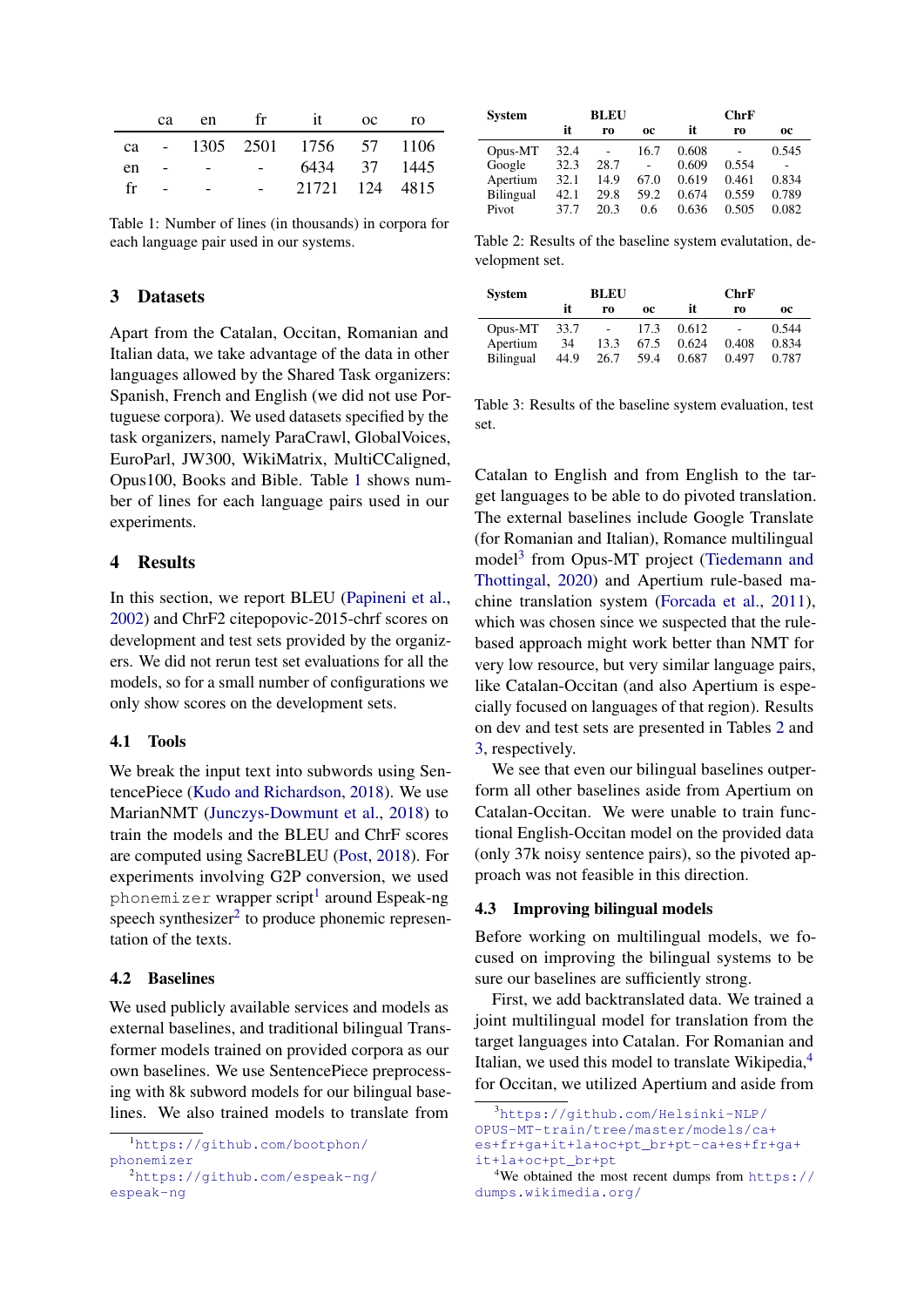<span id="page-3-0"></span>

| BТ         | <b>BLEU</b> |      |           | ChrF  |       |       |  |  |
|------------|-------------|------|-----------|-------|-------|-------|--|--|
|            | it          | ro   | <b>OC</b> | it    | r0    | 0C    |  |  |
| none       | 42.1        | 29.8 | 59.2      | 0.674 | 0.559 | 0.789 |  |  |
| w, scr.    | 43.5        | 32.7 | 64.3      | 0.680 | 0.584 | 0.818 |  |  |
| w, finet.  |             |      | 62.5      |       |       | 0.810 |  |  |
| g, scr.    |             |      | 63.4      |       |       | 0.815 |  |  |
| g, finet.  |             |      | 61.4      |       |       | 0.803 |  |  |
| w(c)       |             |      | 64.7      |       |       | 0.819 |  |  |
| $w(c)$ big |             |      | 65.2      |       |       | 0.821 |  |  |

Table 4: Adding backtranslation, development set. *w* denotes backtranslated data originating from Wikipedia dumps, *g* denotes general texts, *scr.* denotes a system that was trained from scratch, *finet.* denotes a system that was initialized by a baseline model trained on parallel data and finetuned, *(c)* means character-level model and *big* means that transfomer-big model was used instead of base.

<span id="page-3-1"></span>

| BT         | <b>BLEU</b> |      |           | ChrF  |       |           |  |  |
|------------|-------------|------|-----------|-------|-------|-----------|--|--|
|            | it          | r0   | <b>OC</b> | it    | r0    | <b>OC</b> |  |  |
| none       | 44.9        | 26.7 | 59.4      | 0.687 | 0.497 | 0.787     |  |  |
| w, scr.    | 45.8        | 28.4 | 64.3      | 0.690 | 0.511 | 0.815     |  |  |
| w, finet.  |             |      | 62.4      |       |       | 0.805     |  |  |
| g, scr.    |             |      | 63.6      |       |       | 0.813     |  |  |
| g, finet.  |             |      | 61.6      |       |       | 0.801     |  |  |
| w(c)       |             |      | 64.8      |       |       | 0.818     |  |  |
| $w(c)$ big |             |      | 65.2      |       |       | 0.821     |  |  |

Table 5: Adding backtranslation, test set. Meaning of the rows is descirbed in previous table.

<span id="page-3-2"></span>

| Vocab  | <b>BLEU</b> |      |      | ChrF  |       |           |  |
|--------|-------------|------|------|-------|-------|-----------|--|
|        | it          | r0   | 0C   | it    | r0    | <b>OC</b> |  |
| 8k     | 42.1        | 29.8 | 59.2 | 0.674 | 0.559 | 0.789     |  |
| 2k     | 42.4        | 30.3 | 59   | 0.676 | 0.565 | 0.792     |  |
| char   | 38.8        | 28.6 | 62.6 | 0.652 | 0.555 | 0.808     |  |
| char-f | 41 Z        | 28.3 | 62.1 | 0.669 | 0.554 | 0.808     |  |

Table 6: Results with varying vocabulary size, development set. *Char-f* models are the original 8k models subsequently finetuned one character-level data.

<span id="page-3-3"></span>

| Vocab  | <b>BLEU</b> |      |      | ChrF  |       |       |  |
|--------|-------------|------|------|-------|-------|-------|--|
|        | it          | ro   | 0C   | it    | r0    | 0C    |  |
| 8k     | 45          | 26.7 | 59.6 | 0.687 | 0.497 | 0.787 |  |
| 2k     | 44.5        | 26.1 | 59.1 | 0.685 | 0.495 | 0.788 |  |
| char   | 40.9        | 24.6 | 63.5 | 0.665 | 0.487 | 0.812 |  |
| char-f | 43.5        | 24.8 | 62.3 | 0.678 | 0.489 | 0.806 |  |

Table 7: Results with varying vocabulary size, test set. *Char-f* models are the original 8k models subsequently finetuned one character-level data.

Wikipedia, we also translated Occitan sides of all the other provided parallel corpora. The results are presented in Tables [4](#page-3-0) and [5.](#page-3-1) We see that backtranslation improves results for all the language pairs, and that for Occitan, wiki translation (rows marked as *w*) works better than general corpora backtranslation obtained from Occitan sides of other parallel corpora (En-Oc, Fr-Oc and Es-Oc). We also observe that the performance is better when training with parallel and BT data from the beginning (*scr.*), opposed to finetuning parallel-only trained model on parallel-BT mix (*finet.*).

We also tried to improve the results by choosing a correct subword granularity. We compared baseline models, which use SentencePiece vocabulary with 8k tokens, with 2k tokens and character level translation (see Tables [6](#page-3-2) and [7\)](#page-3-3). Based on observations by [Libovický and Fraser](#page-7-16) [\(2020\)](#page-7-16), we trained character level models both from scratch (row *char*) and by finetuning the subword models (row *char-f*). We see that the character-level training works best for Catalan to Occitan translation. We suppose it partially stems from the lack of resources for the language pair and partially from the relative similarity of the two languages.

We combined the backtranslation and character level processing for Occitan to see if the improvements are orthogonal (Tables [4](#page-3-0) and [5](#page-3-1) ). We also trained transformer-big models on the same data for comparison with larger models introduced in the next section.

## 4.4 Multilingual models

Our final submission is based on multilingual models. We combined the datasets allowed for the task and included a special language tag at the beginning of the source sentence to indicate the target language. The results on dev and test sets are presented in Tables [8](#page-4-0) and [9.](#page-4-1) We use 32k vocabulary for the multilingual models.

Firstly, we trained a model only on the languages that were evaluated (system 1). We see that just by using the joint model, we obtained improved results for all language pairs. We also trained transformerbig model on the same data, as increasing model capacity usually improves performance especially for multilingual settings (system 2), but we observed same or worse results than with a base model.

Next, we added corpora with the other allowed translation directions which contain the evaluated languages on their target side, i.e. French, Spanish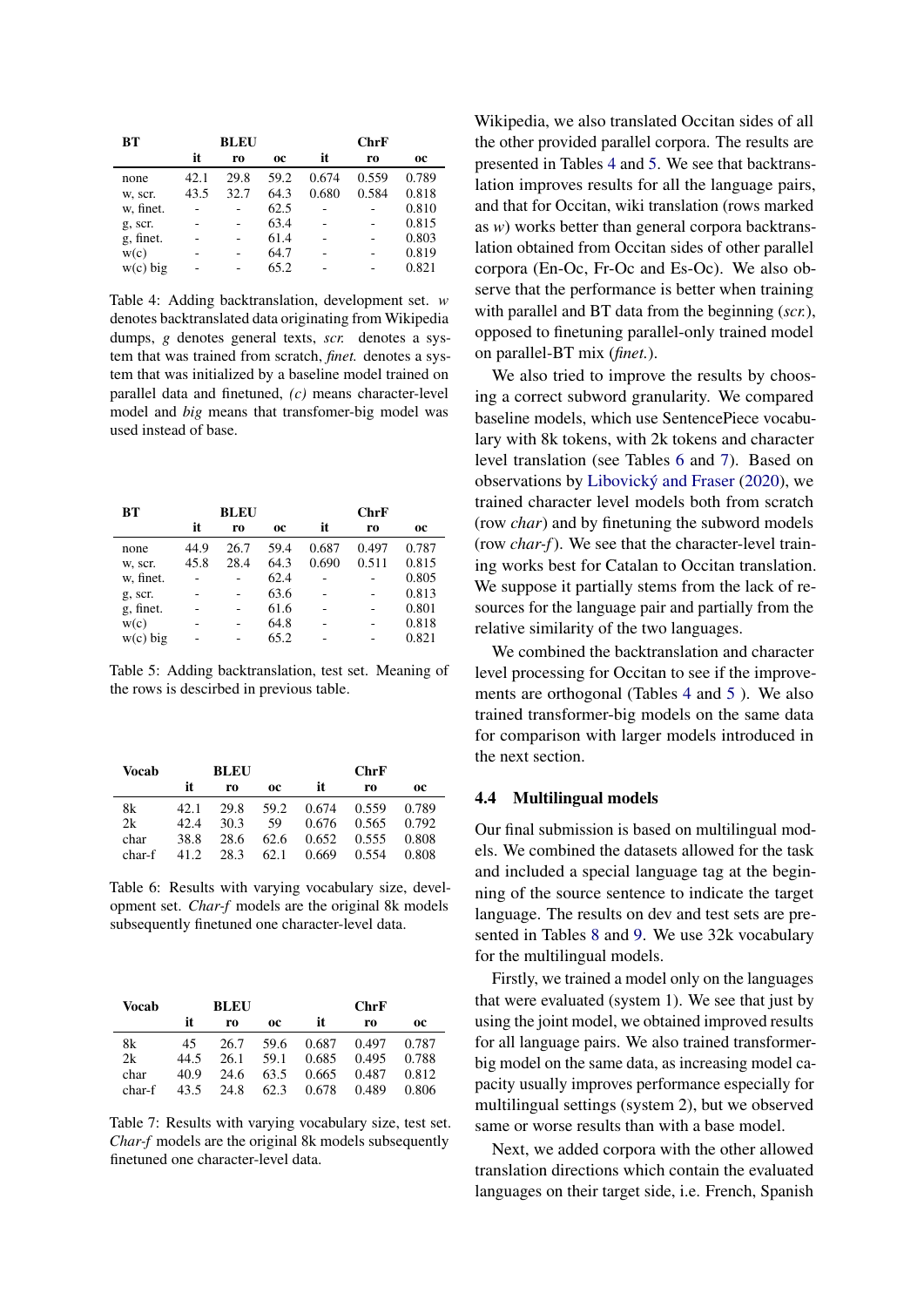<span id="page-4-0"></span>

|                |                                             |                   | <b>BLEU</b>       |            |       | <b>ChrF</b>              |           |
|----------------|---------------------------------------------|-------------------|-------------------|------------|-------|--------------------------|-----------|
| $\mathbf{i}$   | <b>Description</b>                          | it                | r <sub>0</sub>    | <b>OC</b>  | it    | r <sub>0</sub>           | <b>OC</b> |
| $\mathbf{1}$   | $ca-oc, ro, it$                             | 43.7              | 33.2              | 63.8       | 0.681 | 0.582                    | 0.816     |
| 2              | $1 +$ transformer-big                       | 43.1              | 34.0              | 63.5       | 0.681 | 0.585                    | 0.815     |
| 3              | ca,fr,es,en-oc,ro,it                        | 42.8              | 33.7              | 54.5       | 0.675 | 0.584                    | 0.761     |
| $\overline{4}$ | $3 + balanced$                              | 41.7              | 33.6              | 62.9       | 0.667 | 0.583                    | 0.806     |
| 5              | $3 + balanced$ , bt                         | 41.8              | 33.0              | 60.3       | 0.672 | 0.585                    | 0.789     |
| 6              | $3 +$ transformer-big                       | 44.7              | 35.1              | 57.4       | 0.688 | 0.594                    | 0.778     |
| 7              | $3 +$ transformer-bigger                    | 42.6              | 33.7              | 52.1       | 0.672 | 0.582                    | 0.749     |
| 8              | $3 + ca$ -es, ca-fr, ca-en                  | 44.5              | 34.6              | 55.5       | 0.686 | 0.591                    | 0.769     |
| 9              | $8 + big$                                   | 46.7              | 37.1              | 59.1       | 0.700 | 0.607                    | 0.792     |
| 10             | $8 + bigger (430k updates)*$                | 47.1 <sup>1</sup> | 38.0 <sup>1</sup> | 59.8       | 0.702 | 0.613                    | 0.794     |
| 11             | 8 + bigger (2.1M updates, converged)        | 48.5              | 39.2              | 62.7       | 0.714 | 0.624                    | 0.808     |
| 12             | $10 + bt$                                   | $46.3^2$          | $36.5^2$          | 59.2       | 0.701 | 0.608                    | 0.792     |
| 13             | $10 +$ finetuning for lang pair + bt        | 44.6              | 34.4              | 65.6       | 0.689 | 0.597                    | 0.824     |
| 14             | $13 +$ char-level rescoring                 |                   |                   | $67.1^{1}$ |       |                          | 0.833     |
| 15             | $9 + ca-it, oc$ ; vert. multi-task          | 45.2              | $\blacksquare$    | 65.3       | 0.690 | $\overline{a}$           | 0.823     |
| 16             | $9 + ca-it, oc$ ; balanced vert. multi-task | 42.9              |                   | 65.7       | 0.675 | $\overline{\phantom{0}}$ | 0.825     |
| 17             | $16 +$ char-level rescoring                 |                   |                   | $66.8^2$   |       | -                        | 0.832     |

Table 8: Results of our multilingual models, dev set.  $1$  marks our primary submissions,  $2$  is our secondary submission.

<span id="page-4-1"></span>

|                |                                             |            | <b>BLEU</b> |                   |       | <b>ChrF</b>    |           |
|----------------|---------------------------------------------|------------|-------------|-------------------|-------|----------------|-----------|
| $\mathbf{i}$   | <b>Description</b>                          | it         | ro          | <b>OC</b>         | it    | r <sub>0</sub> | <b>OC</b> |
| $\mathbf{1}$   | ca-oc, ro, it                               | 45.9       | 29.2        | 63.9              | 0.692 | 0.513          | 0.814     |
| $\overline{2}$ | $1 +$ transformer-big                       | 45.7       | 29.0        | 63.2              | 0.691 | 0.511          | 0.808     |
| 3              | ca, fr, es, en-oc, ro, it                   | 46.0       | 29.3        | 55.1              | 0.690 | 0.513          | 0.760     |
| $\overline{4}$ | $3 + balanced$                              | 45.0       | 29.1        | 63.3              | 0.684 | 0.511          | 0.803     |
| 5              | $3 + \text{balanced}, \text{bt}$            | 44.3       | 28.9        | 60.8              | 0.685 | 0.515          | 0.788     |
| 6              | $3 +$ transformer-big                       | 47.7       | 30.6        | 58.0              | 0.701 | 0.522          | 0.778     |
| $\tau$         | $3 +$ transformer-bigger                    | 46.7       | 30.1        | 54.8              | 0.693 | 0.517          | 0.759     |
| 8              | $3 + ca$ -es, ca-fr, ca-en                  | 47.4       | 29.8        | 55.5              | 0.699 | 0.517          | 0.764     |
| 9              | $8 + big$                                   | 49.1       | 31.7        | 59.5              | 0.710 | 0.531          | 0.788     |
| 10             | $8 + bigger (430k updates)$                 | $50.5^{1}$ | $32.8^{1}$  | 60.3              | 0.717 | 0.533          | 0.792     |
| 11             | 8 + bigger (2.1M updates, converged)        | 51.1       | 33.9        | 62.6              | 0.722 | 0.544          | 0.804     |
| 12             | $10 + bt$                                   | $49.5^2$   | $31.8^2$    | 59.9              | 0.713 | 0.533          | 0.792     |
| 13             | $10 +$ finetuning for language pair + bt    | 47.3       |             | 66.6              | 0.702 |                | 0.825     |
| 14             | $13 +$ char-level rescoring                 |            |             | 66.9 <sup>1</sup> |       |                | 0.829     |
| 15             | $9 + ca-it, oc$ ; vert. multi-task          | 48.6       |             | 65.2              | 0.706 |                | 0.819     |
| 16             | $9 + ca-it, oc$ ; balanced vert. multi-task | 45.3       |             | 65.5              | 0.687 |                | 0.820     |
| 17             | $16 +$ char-level rescoring                 |            |             | $67.1^2$          |       |                | 0.832     |

Table 9: Multilingual models, test set.  $<sup>1</sup>$  marks our primary submissions,  $<sup>2</sup>$  is our secondary submission.</sup></sup>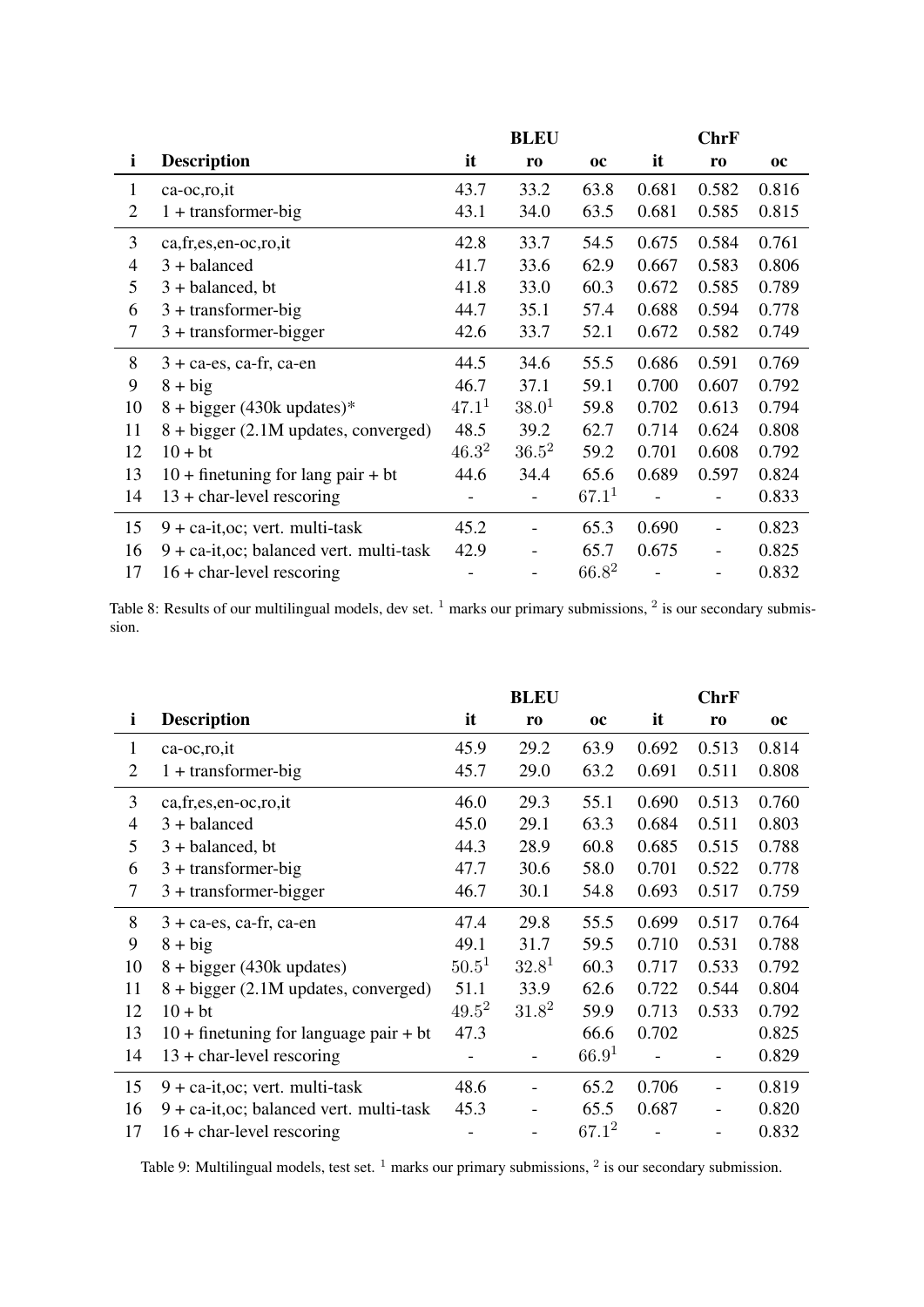and English into Occitan, Romanian and Italian (system 3). At the first glance, including additional related languages did not improve the performance (and even hurts the performance for Catalan-Occitan), but we suspected that this might be a model capacity and data balancing problem. After oversampling the smaller training corpora to have the same number of sentences as the largest one, we see that performance of the model for this pair (4) reaches the levels of the previous model. Interestingly, adding backtranslated Wikipedia results in worse scores, even though backtranslation helped in bilingual models (5). To see whether increasing the model capacity while using larger amount and more diverse training data is beneficial, we trained transformer-big (6) and transformer-big with 12 layer encoder instead of 6-layers, which we call transformer-bigger (7). For transformer-bigger, we used depth-scaled initialization proposed by [Zhang](#page-7-17) [et al.](#page-7-17) [\(2019\)](#page-7-17). We see that in fact, after adding more data, larger model capacity helps, but the 12 layered encoder transformer-big performs worse than the 6-layered one. We believe this is caused by instability of the training for the deeper models as in the next paragraph, we see improvements with the deeper model.

wUntil now, our goal was to mainly improve the target language generation by including other corpora with evaluated languages at the target side. We also tried to improve source-side Catalan encoding by adding corpora with Catalan on the source side, namely Catalan to French, English and Spanish (8). Resulting model shows improvements compared to the other language combinations, and again, increasing the model size  $((9), (10)$  and  $(11<sup>5</sup>))$  $(11<sup>5</sup>))$  $(11<sup>5</sup>))$  has even larger effect than for the previous models due to the amount and diversity of the training data. We hypothesize that increasing depth of the encoder helps in this case compared to the previous model because we added more data with Catalan source side and the increased encoder capacity could be used to learn more Catalan-specific features and rules.

Our primary submissions for Romanian and Italian are simply translations produced by the largest multilingual model (10). The training has not fully converged at the time of the submission and further training brought improvements in the range of 1-3 BLEU. Our secondary submissions for these two

<span id="page-5-2"></span>

|                                                                            | ca <sub>2it</sub>                          |     | ca2oc                                                    |             |  |
|----------------------------------------------------------------------------|--------------------------------------------|-----|----------------------------------------------------------|-------------|--|
|                                                                            | z-score                                    | raw | z-score                                                  | raw         |  |
| <b>HUMAN</b>                                                               | $0.8 \pm 0.4$                              |     | $4.8 \pm 0.6$ 0.8 $\pm$ 0.7 $4.0 \pm 1.0$                |             |  |
| <b>CUNI-Primary</b>                                                        | $0.5{\pm}0.7$                              |     | $4.4 \pm 0.9$ $0.5 \pm 0.8$ $3.6 \pm 1.1$                |             |  |
| $M2M-100$                                                                  |                                            |     | $0.4 \pm 0.7$ $4.2 \pm 1.0$ $-0.7 \pm 0.8$               | $2.0 + 1.0$ |  |
| TenTrans-Primary                                                           |                                            |     | $0.0 \pm 0.8$ 3.8 $\pm$ 1.1 0.3 $\pm$ 0.8                | $3.4 + 1.2$ |  |
| <b>BSC-Primary</b>                                                         |                                            |     | $-0.1 \pm 0.8$ 3.7 $\pm$ 1.1 0.3 $\pm$ 0.9 3.4 $\pm$ 1.2 |             |  |
| <b>UBCNLP-Primary</b>                                                      | $-0.5 \pm 1.0$ 3.1 $\pm$ 1.3 0.0 $\pm$ 0.9 |     |                                                          | $3.0 + 1.2$ |  |
| mT5-devFinetuned $-1.2 \pm 0.9$ $2.3 \pm 1.2$ $-1.0 \pm 0.7$ $1.7 \pm 0.9$ |                                            |     |                                                          |             |  |

Table 10: Results of human evaluation performed by the organizers.

languages were the same models, however, we also included the backtranslated Wikipedia (12) in the training dataset. Surprisingly, this approach lead to decrease in performance in terms of BLEU and ChrF2. On the other hand, BERT and COMET scores in the official evaluation are same or slightly better for the models trained with backtranslation.

Due to the data imbalance, even the largest model underperforms in Catalan-Occitan. Because of the time constraints, we did not try oversampling Occitan corpora and training with balanced data, instead we fine-tuned the multilingual model for specific language pairs  $(13<sup>6</sup>)$  $(13<sup>6</sup>)$  $(13<sup>6</sup>)$ . Finally, we produced 20 best hypotheses for each sentence and rescored them by the character level Catalan-Occitan transformer-big introduced earlier (Table [4\)](#page-3-0), leading to a 1.5 BLEU increase on the dev set. This is our primary system for Catalan-Occitan.

Our submissions were ranked first in all directions with respect to all metrics except for the Catalan-Romanian BLEU score, where the M2M model was 0.2 points better (but after finishing the training, our model outperforms it by 0.8 BLEU).

For translation into Occitan and Italian, the organizers also performed human direct assessment evaluation. Translations produced by different systems were scored from 1 to 5 (on sentence-level, but document-level context was provided to the annotators). The results are shown in Table [10.](#page-5-2)

#### 4.5 Multi-task models

In our experiments with multi-task learning, we trained the models to be able to both translate and perform G2P conversion of the source. Using the phonemizer script, we automatically acquired phonemic representations of the Catalan sides in the Catalan-Italian, Catalan-Romanian and Catalan-Occitan data. We then combined them with the original bitexts as proposed in Section [2.1.](#page-0-0)

<span id="page-5-0"></span><sup>5</sup>Model available at [http://hdl.handle.net/](http://hdl.handle.net/11234/1-3769) [11234/1-3769](http://hdl.handle.net/11234/1-3769)

<span id="page-5-1"></span> ${}^{6}$ Catalan-Occitan model available at [http://hdl.](http://hdl.handle.net/11234/1-3770) [handle.net/11234/1-3770](http://hdl.handle.net/11234/1-3770)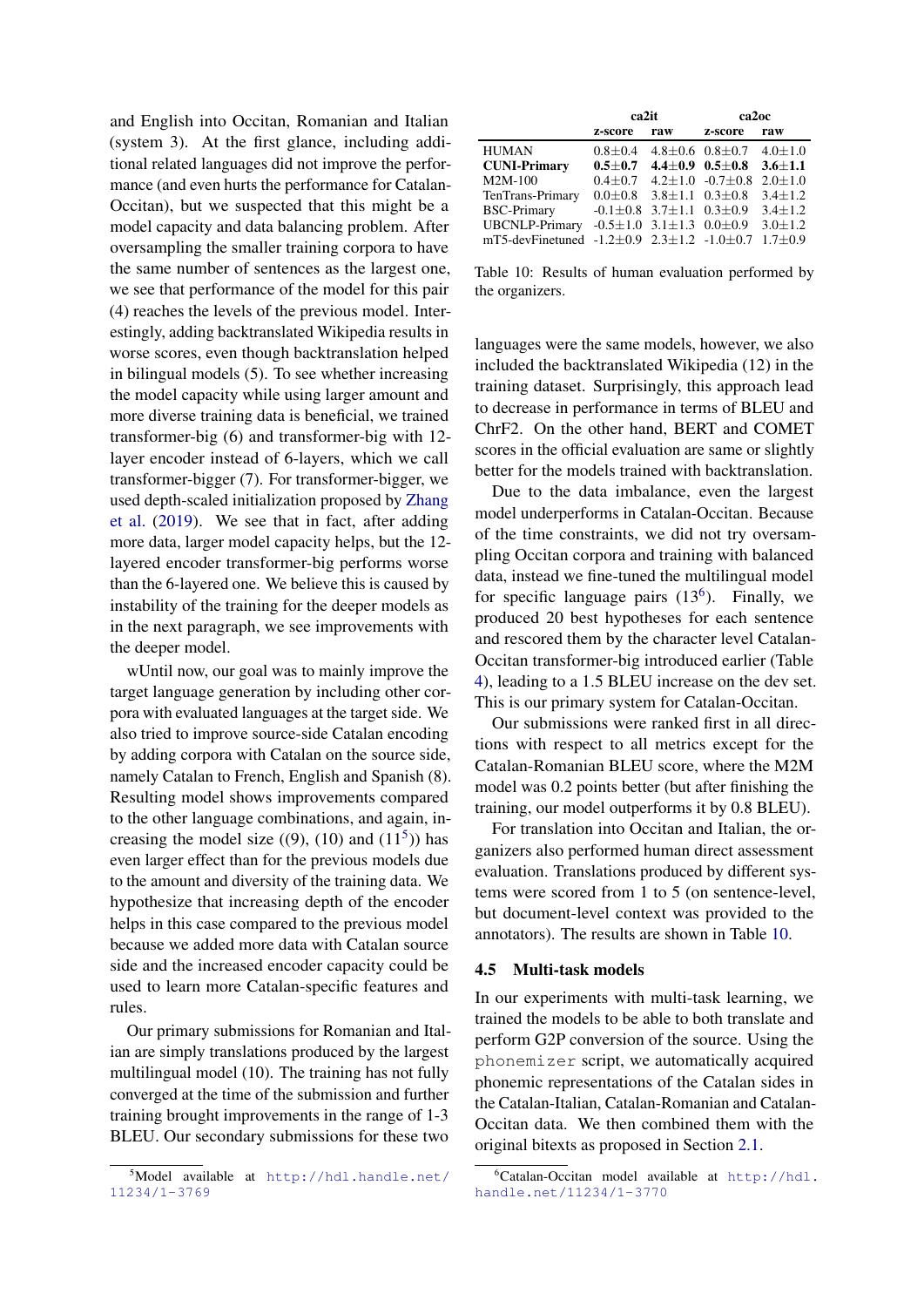<span id="page-6-5"></span>

|                    |      | <b>BLEU</b> |           |       | ChrF  |       |
|--------------------|------|-------------|-----------|-------|-------|-------|
| <b>Description</b> | it   | r0          | <b>OC</b> | it    | ro    | 0C    |
| tgt horiz.         | 43.2 | 31.0        | 62.5      | 0.680 | 0.568 | 0.811 |
| tgt vert.          | 43.2 | 31.6        | 63.6      | 0.679 | 0.573 | 0.817 |
| it.oc horiz.       | 43.3 |             | 63.9      | 0.681 |       | 0.818 |
| it.oc vert.        | 42.9 |             | 64.5      | 0.678 |       | 0.821 |
| it.ro.oc horiz.    | 42.5 | 32.8        | 63.4      | 0.675 | 0.578 | 0.814 |
| it.ro.oc vert.     | 43.1 | 32.8        | 63.4      | 0.678 | 0.579 | 0.815 |

Table 11: Results of multi-task models on dev set. The source side always consists of Catalan texts. The top part shows bilingual models, while the models in the bottom part are multilingual.

As shown in Table [11,](#page-6-5) we started with training multi-task transformer-base models from scratch using vocabularies of  $32k$  tokens.<sup>[7](#page-6-6)</sup> Apart from translation to Italian, multilingual models (in the bottom part) outperform the bilingual models (in the bottom). In addition, vertical combination of texts and phonemes appears to perform better than the horizontal one.

Comparison of Tables [11](#page-6-5) and [8](#page-4-0) suggests that even though trained from scratch multi-task learning seems to achieve competitive results for Catalan-Occitan. We thus focus on this language pair in the following steps. Interestingly, best scores for Occitan are achieved with a multilingual model that excludes Romanian. We suppose Occitan is too distant from Romanian to benefit from it. Therefore, we took the best-performing multilingual model at the time (system 9 in Tables [8](#page-4-0) and [9\)](#page-4-1) and fine-tuned it with the Catalan-Italian and Catalan-Occitan training sets vertically combined with Catalan phonemes for these datasets (15). As data balancing in multilingual models proved to be beneficial for Occitan, we also applied it before the fine-tuning, which results to even better performance for Occitan  $(16^8)$  $(16^8)$  $(16^8)$ . Finally, we rescored 20 best hypotheses by char-level Catalan-Occitan model as in the system 14, resulting in our contrastive submission for Catalan-Occitan (17). Within all submitted Catalan-Occitan systems, our submission was ranked first in all metrics.

## 5 Conclusion

We described our submission to the shared task, which ranked first according to the majority of the used metrics for all languages. We used multilingual transformer models and we present results showing that combining all the languages into single model improves upon bilingual baseline by a large margin. We also present our findings about using multi-task learning, where aside from translation of the source, the model also learns to convert the source sentence from graphemes to its phonemic form.

#### Acknowledgements

Our work is supported by the grants H2020- ICT-2018-2-825303 (Bergamot) of the European Union, 19-26934X (NEUREM3) of the Czech Science Foundation and SVV 260 575. Our work has also been using data provided by the LINDAT/CLARIAH-CZ Research Infrastructure, supported by the Ministry of Education, Youth and Sports of the Czech Republic (Project No. LM2018101).

### **References**

- <span id="page-6-2"></span>Naveen Arivazhagan, Ankur Bapna, Orhan Firat, Dmitry Lepikhin, Melvin Johnson, Maxim Krikun, Mia Xu Chen, Yuan Cao, George Foster, Colin Cherry, Wolfgang Macherey, Zhifeng Chen, and Yonghui Wu. 2019. [Massively multilingual neural](http://arxiv.org/abs/1907.05019) [machine translation in the wild: Findings and chal](http://arxiv.org/abs/1907.05019)[lenges.](http://arxiv.org/abs/1907.05019)
- <span id="page-6-3"></span>Rich Caruana. 1997. [Multitask learning.](https://doi.org/10.1023/A:1007379606734) *Machine Learning*, 28(1):41–75.
- <span id="page-6-4"></span>Akiko Eriguchi, Yoshimasa Tsuruoka, and Kyunghyun Cho. 2017. [Learning to parse and translate improves](https://doi.org/10.18653/v1/P17-2012) [neural machine translation.](https://doi.org/10.18653/v1/P17-2012) In *Proceedings of the 55th Annual Meeting of the Association for Computational Linguistics (Volume 2: Short Papers)*, pages 72–78, Vancouver, Canada. Association for Computational Linguistics.
- <span id="page-6-0"></span>Angela Fan, Shruti Bhosale, Holger Schwenk, Zhiyi Ma, Ahmed El-Kishky, Siddharth Goyal, Mandeep Baines, Onur Çelebi, Guillaume Wenzek, Vishrav Chaudhary, Naman Goyal, Tom Birch, Vitaliy Liptchinsky, Sergey Edunov, Edouard Grave, Michael Auli, and Armand Joulin. 2020. Beyond english-centric multilingual machine translation. *ArXiv*, abs/2010.11125.
- <span id="page-6-1"></span>Orhan Firat, Baskaran Sankaran, Yaser Al-onaizan, Fatos T. Yarman Vural, and Kyunghyun Cho. 2016. [Zero-resource translation with multi-lingual neural](https://doi.org/10.18653/v1/D16-1026) [machine translation.](https://doi.org/10.18653/v1/D16-1026) In *Proceedings of the 2016 Conference on Empirical Methods in Natural Language Processing*, pages 268–277, Austin, Texas. Association for Computational Linguistics.

<span id="page-6-6"></span> $T$ Except for Occitan bilingual model, which uses a vocabulary of 8k tokens.

<span id="page-6-7"></span> ${}^8$ Catalan-Occitan model available at [http://hdl.](http://hdl.handle.net/11234/1-3772) [handle.net/11234/1-3772](http://hdl.handle.net/11234/1-3772)